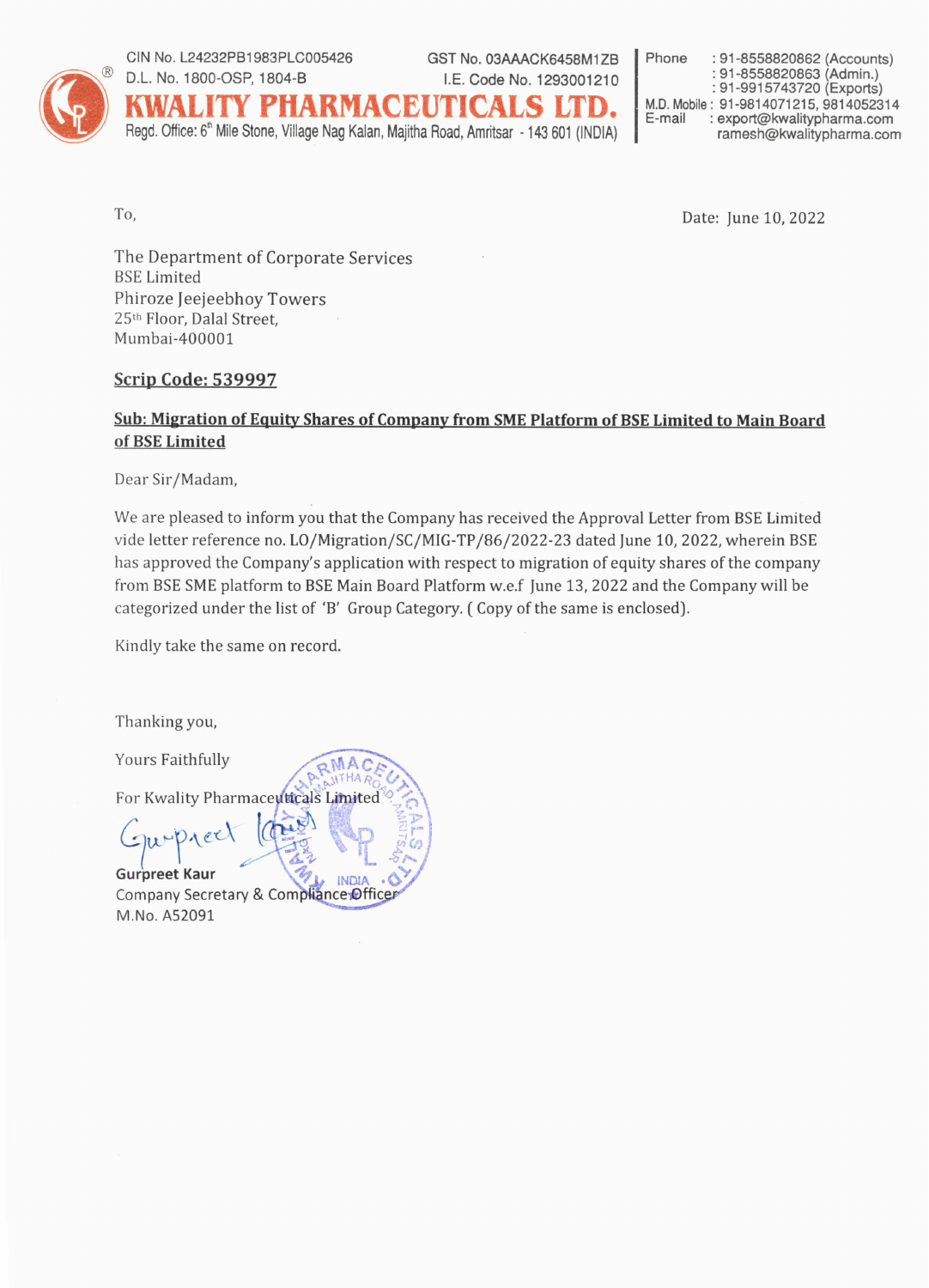

LO/Migration/SC/MIG-TP/86/2022-23 June 10, 2022

The Company Secretary Kwality Pharmaceuticals Limited Majitha Road Village Nagkalan, Amritsar Punjab, 143601

Dear Sir/ Madam,

### Sub: Migration of Equity Shares of Kwality Pharmaceuticals Limited from BSE SME Platform to BSE Mainboard Platform

We acknowledge the receipt of documents dated June 06, 2022. We have pleasure in advising that effective from Monday, June 13, 2022, the equity shares of the Company will be migrated from the BSE SME Platform to BSE Mainboard of the Exchange. We enclose herewith a copy of the Notice No: 20220609-19 dated Thursday, June 09, 2022, issued in this regard to the Trading Members of the Exchange for your information.

- 1. The company should make a note to quote the relevant code numbers allotted to its securities (as mentioned in the attached notice), while carrying out correspondence in future with the Exchange in respect of matters such as date(s) of closure of its register of members, record date, matters relating to dividend, bonus shares, rights issue, preferential offer, conversion of debentures into equity shares.
- 2. The Company should submit Corporate Compliances and various other filings through the online listing portal called the Listing Centre. The URL for this portal is http://listing.bseindia.com. For further details, please refer to our notice numbers 20130208-6 dated February 08, 2013, and 20130729-25 dated July 29, 2013, available on BSE website.

 If you require any further clarification, please feel free to contact Mr. Raghavendra Bhat, on Tel. No. 022-22728915.

BSE - CONFIDENTIAL

Yours faithfully, For BSE Limited

 Sd/- Sd/- Rupal Khandelwal Raghavendra Bhat Assistant General Manager Deputy Manager

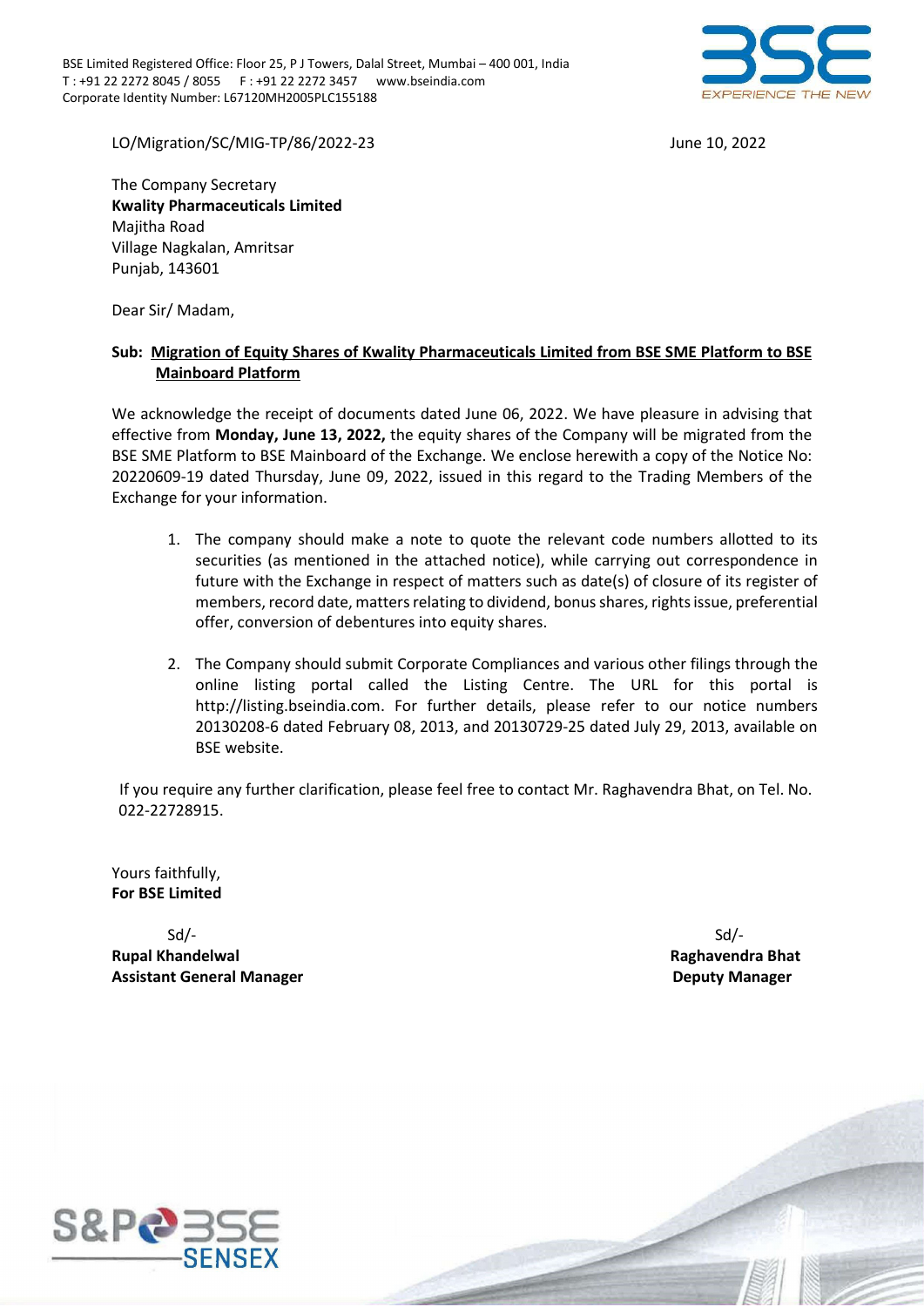# **NOTICES**

| Notice No.         | 20220609-19                                                                                                      | <b>Notice Date</b> | 09 Jun 2022 |
|--------------------|------------------------------------------------------------------------------------------------------------------|--------------------|-------------|
| <b>Category</b>    | Company related                                                                                                  | <b>Segment</b>     | <b>SME</b>  |
| <b>Subject</b>     | Migration of Equity Shares of Kwality Pharmaceuticals Limited from BSE SME Platform to BSE<br>Mainboard Platform |                    |             |
| <b>Attachments</b> | Annexure I.pdf; Annexure II.pdf                                                                                  |                    |             |
|                    |                                                                                                                  |                    |             |

### **Content**

Trading Members of the Exchange are hereby informed that effective from **Monday, June 13, 2022**, the equity shares of **Kwality Pharmaceuticals Limited** which are already listed under BSE SME Platform will now be migrated & admitted to dealings on the Mainboard Platform in the list of **'B'** Group.

| <b>Name of the Company</b>         | <b>Kwality Pharmaceuticals Limited</b> |
|------------------------------------|----------------------------------------|
| <b>Registered Office</b>           | Majitha Road, Village Nagkalan,        |
|                                    | Amritsar, Punjab, 143601               |
|                                    | Tel. No.- 0183-2774321 / 25            |
|                                    | E-mail: cs@kwalitypharma.com           |
|                                    | Website: www.kwalitypharma.com         |
| <b>Securities</b>                  | 1,03,76,198                            |
|                                    | Equity Shares of Rs.10/- each fully    |
|                                    | paid-up                                |
| <b>Distinctive numbers</b>         | 1 to 1,03,76,198                       |
| <b>Market Lot</b>                  | <b>One Share</b>                       |
| <b>Scrip Code</b>                  | 539997                                 |
| <b>Abbreviated Name on BOLTKPL</b> |                                        |
| <b>System</b>                      |                                        |
| <b>Scrip ID on BOLT System</b>     | KPL                                    |
| <b>ISIN No.</b>                    | <b>INE552U01010</b>                    |

1. **Trading Members may note that as per the guidelines issued by SEBI dated February 16, 2000, securities of the company will only be traded in Dematerialized form. Trades effected in this scrip will be in unit market lot (i.e., one share).**

2. The audited financial result of the Company for the year ended March 31, 2022, is enclosed as **Annexure I.**